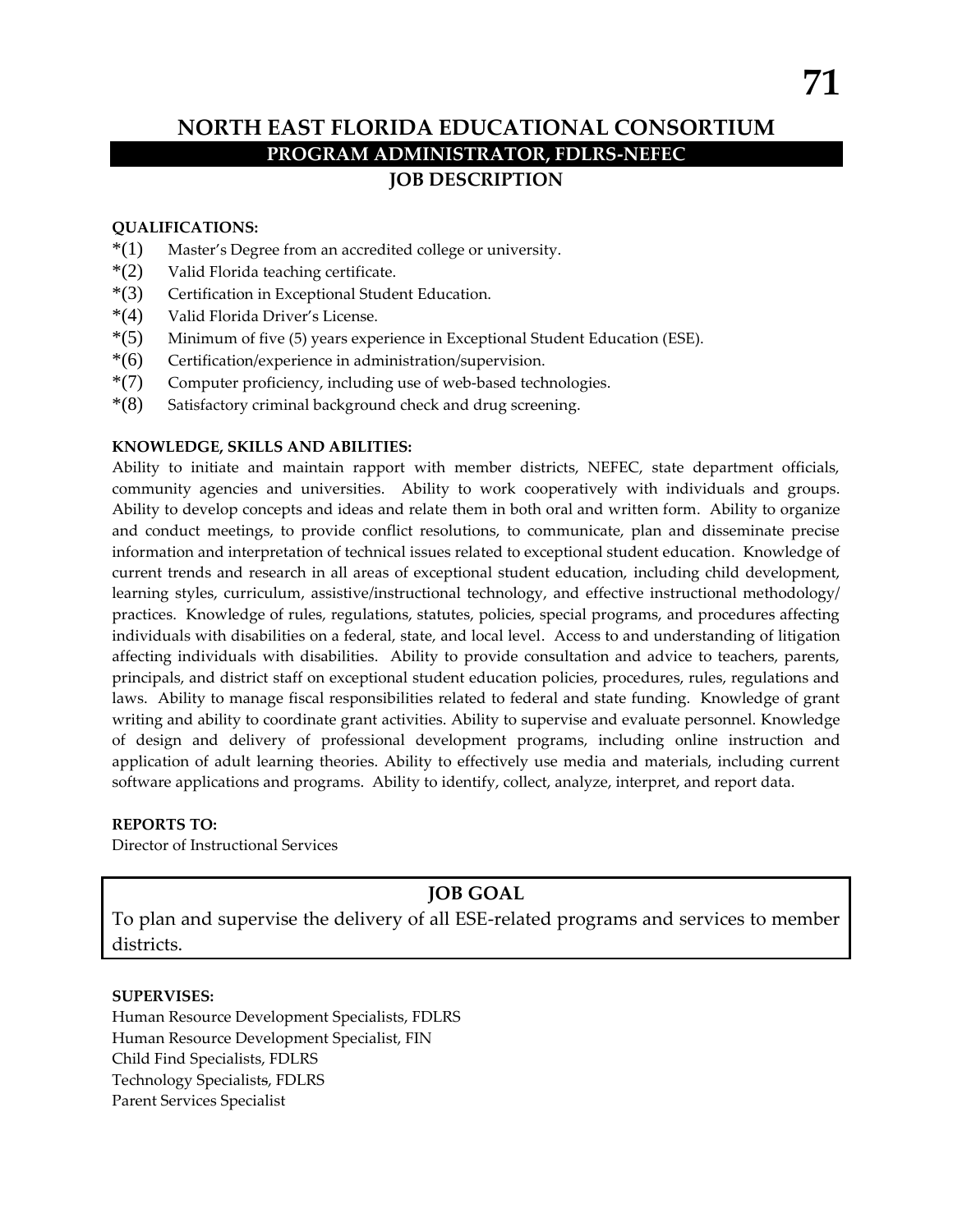# **PROGRAM ADMINISTRATOR, FDLRS-NEFEC** (Continued)

Administrative Assistants, Instructional Services, FDLRS

# **PERFORMANCE RESPONSIBILITIES:**

# **Service Delivery**

- \*(1) Supervise all aspects of assigned ESE projects, including the four functions of the FDLRS grant (Child Find, HRD, Parent Services and Technology) and the work of the FIN Facilitator.
- $*(2)$  Provide technical assistance in leadership, management program development and evaluation, and legal issues related to exceptional student education activities and services to ESE personnel and others.
- \*(3) Oversee the coordination of programs and services with advisory committees, Board of Directors, and Coordinating Councils to meet identified needs.
- \*(4) Identify and pursue funding to assist with program development and enhancement for District exceptional student education programs.
- \*(5) Establish and manage all financial and budgetary matters for multiple fund sources.
- \*(6) Develop, conduct and/or facilitate professional learning activities related to exceptional student education programs and services for districts, parents and agency personnel.
- \*(7) Oversee the development, coordination and delivery of online professional learning modules, book studies and other content formats.
- \*(8) Coordinate the updating, maintenance and utilization of communication tools, including the website and social media.

## **Inter/Intra-Agency Communication and Delivery**

- \*(9) Communicate with and supply information and reports to the State Department, Consortium Executive Director, Associate Executive Director, Instructional Services, ESE Administrators and others.
- \*(10) Represent exceptional student education interests on various advisory and steering committees.
- $*(11)$  Provide technical assistance/support and serve on statewide committees as appropriate.
- $*(12)$  Direct and coordinate planning to involve staff, district and school personnel, community representatives and others when appropriate.
- \*(13) Establish rapport and maintain effective communication and coordination among schools, districts, universities, FLDOE, BEESS, parents, families, agencies and non-public schools who may provide services to students with disabilities to ensure information exchange, support for the decision-making process and continuous quality improvement.
- \*(14) Maintain a working relationship with all appropriate governmental agencies.
- $*(15)$  Coordinate with district efforts to plan, develop and implement state initiatives.
- $*(16)$  Use effective communication strategies to interact with a variety of audiences.
- $*(17)$  Respond to inquiries and concerns in a timely manner.
- \*(18) Assist other projects by providing services as part of collaborative effort when needed.

## **Professional Growth and Improvement**

- \*(19) Coordinate and collaborate with DOE, statewide networks and University personnel to assist in professional learning preparation in the area of ESE.
- \*(20) Assist in the development, implementation and evaluation of professional learning activities.
- $*(21)$  Set high standards and expectations for self and others.
- $*(22)$  Keep up-to-date and well-informed about trends and best practices in assigned areas to fulfill project goals and objectives.
- \*(23) Attend conferences, workshops and meetings related to project goals and communicate relevant information to personnel and stakeholders.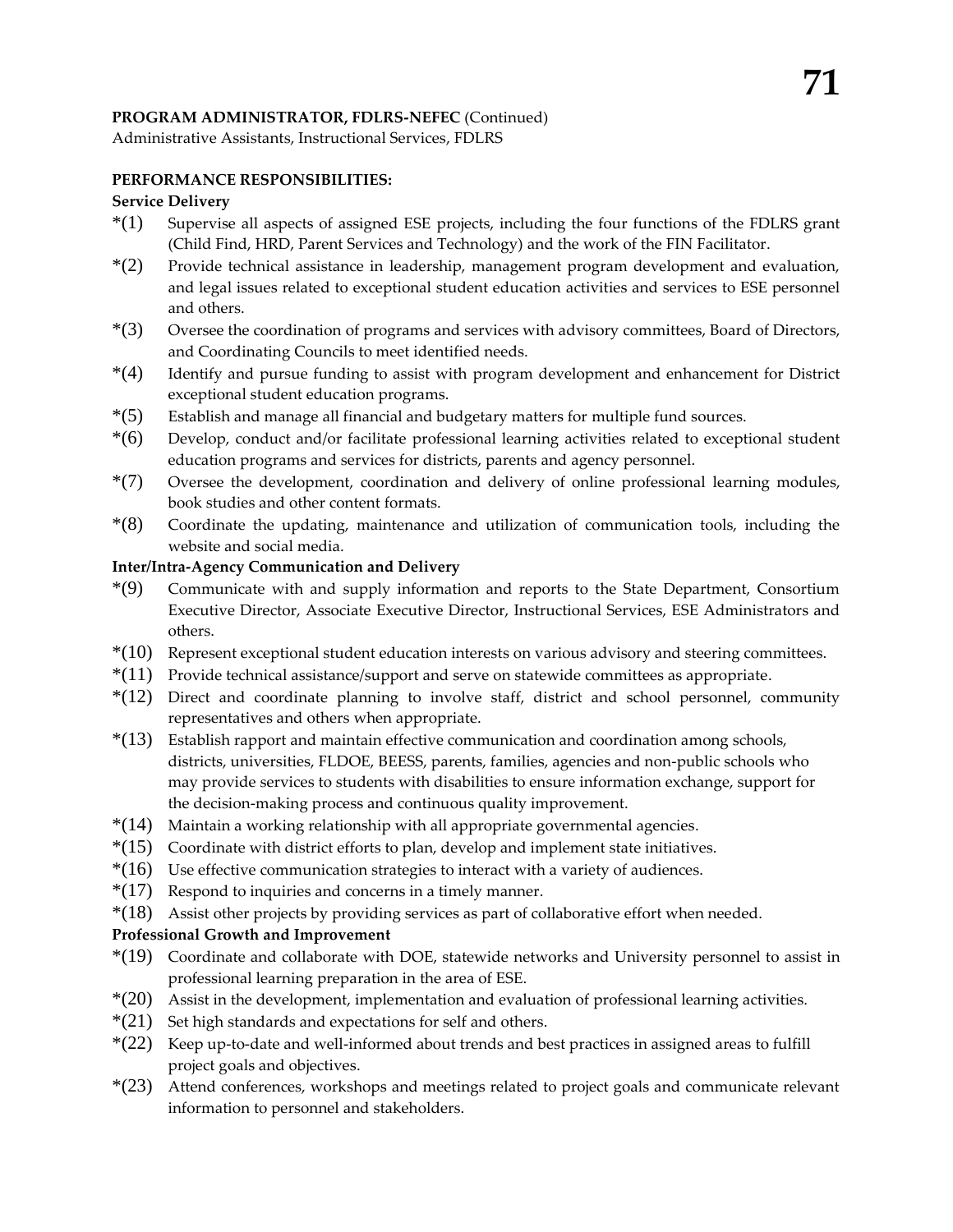# **PROGRAM ADMINISTRATOR, FDLRS-NEFEC** (Continued)

- \*(24) Maintain a network of peer contacts through professional organizations.
- \*(25) Promote and support the professional growth of self and others, including assigned personnel.
- \*(26) Develop annual job goals relating to NEFEC and departmentally –identified Areas of Focus and project priorities.

# **Systemic Functions**

- $*(27)$  Plan, implement and analyze the development of project activities through the collaboration with targeted state, regional and local personnel.
- \*(28) Complete, in a timely manner, all required reports for local, state and federal educational agencies.
- \*(29) Maintain and monitor all required records and files including CHRIS Child Find system.
- \*(30) Coordinate documentation of project accountability efforts and requirements utilizing the DOE/BEESS Project Tracking System database.
- \*(31) Assist the Director of Instructional Services in maintaining appropriate coordination among the multiple projects that work collaboratively to deliver the services available through NEFEC.
- \*(32) Supervise assigned personnel, conduct mid-year and annual performance appraisals and make recommendations for appropriate employment action.
- \*(33) Demonstrate support for ESE projects and the NEFEC vision, mission, goals and priorities.
- \*(34) Adequately plan all program and organizational functions within reasonable timeframes.
- \*(35) Promote a culture of service by exhibiting proactive interaction, assistance and support to district staff.

## **Leadership and Strategic Orientation**

- \*(36) Assist in the implementation of NEFEC's goals and Areas of Focus.
- $*(37)$  Demonstrate initiative in the performance of assigned responsibilities.
- \*(38) Identify potential problems, use appropriate problem-solving strategies and develop processes for improving outcomes related to planning, utilization of funds, service delivery and evaluation of project activities.
- \*(39) Serve as a member of the NEFEC Leadership team, exercising proactive leadership in promoting the vision and mission of the Consortium.
- \*(40) Provide oversight and direction for cooperative planning with other agencies.
- \*(41) Use appropriate interpersonal styles and methods to guide individuals and groups toward task accomplishment.
- \*(42) Perform other tasks consistent with the goals and objectives of this position.

# **Worksite Service Standards**

- \*(43) Exhibit a positive and flexible attitude.
- \*(44) Foster and develop a professional image.
- \*(45) Demonstrate effective communication and collaboration with external stakeholders as well as coworkers.
- \*(46) Exhibit compassion and humility.
- \*(47) Promote a passion for learning and growing.
- \*(48) Demonstrate initiative.
- \*(49) Exhibit the ability to multitask and problem solve.
- $*(50)$  Translate organizational purpose into observable behavior.

## **Assessment and Other Services**

- \*(51) The use of the adopted performance appraisal system for improving practice.
- $*(52)$  The accurate and timely filing of all applicable reports.